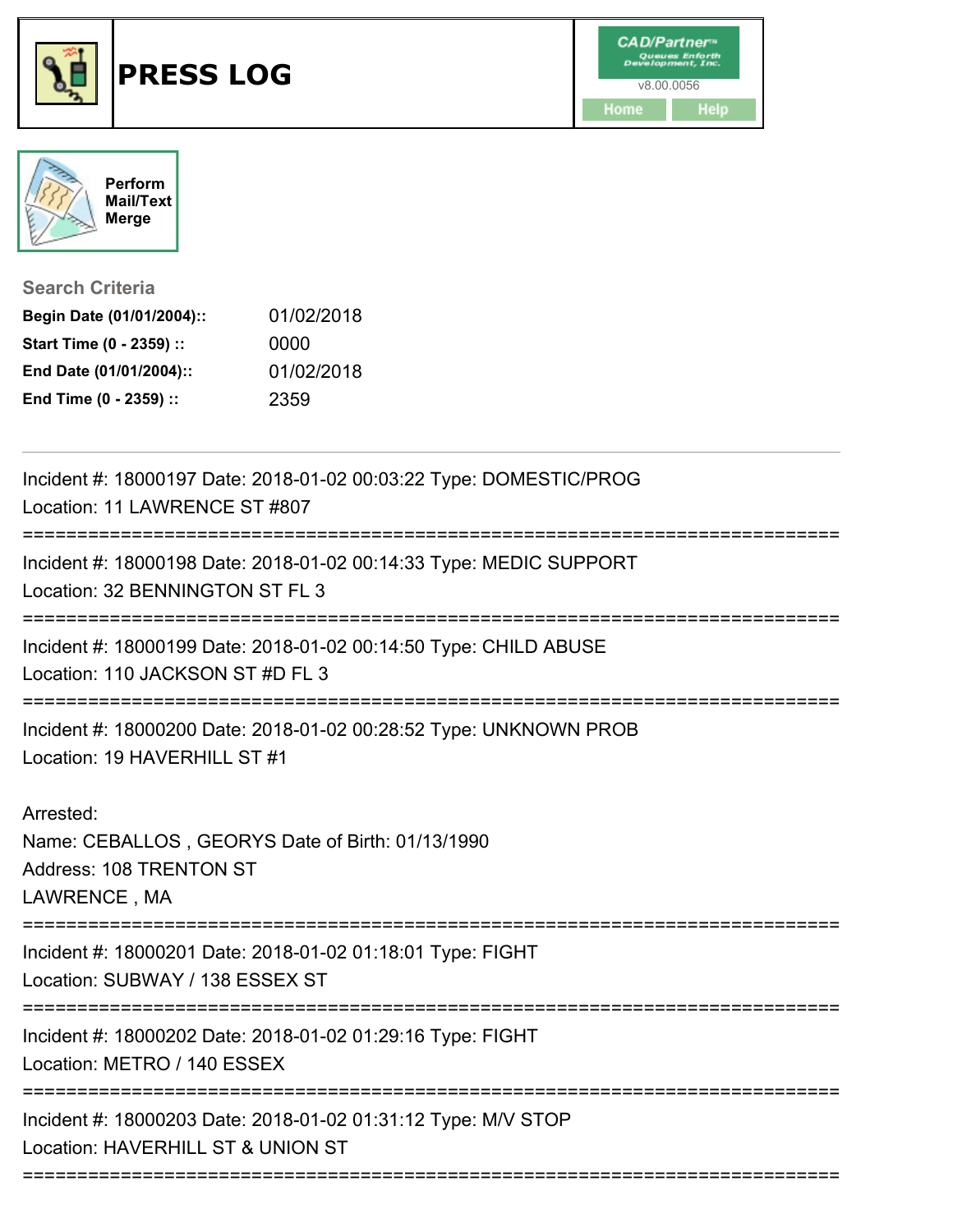| Incident #: 18000204 Date: 2018-01-02 01:36:36 Type: M/V STOP<br>Location: BROADWAY & ESSEX ST                         |
|------------------------------------------------------------------------------------------------------------------------|
| Incident #: 18000205 Date: 2018-01-02 01:42:17 Type: M/V STOP<br>Location: ERVING AV & LAWRENCE ST                     |
| Incident #: 18000206 Date: 2018-01-02 01:44:27 Type: NOISE ORD<br>Location: 15 MERRIMACK VIEW CT FL 2                  |
| Incident #: 18000207 Date: 2018-01-02 01:45:36 Type: M/V STOP<br>Location: LAWRENCE ST & LEXINGTON ST                  |
| Incident #: 18000208 Date: 2018-01-02 01:47:34 Type: UNKNOWN PROB<br>Location: 32 BERKELEY ST                          |
| Incident #: 18000209 Date: 2018-01-02 01:50:23 Type: M/V STOP<br>Location: HAMPSHIRE ST & LOWELL ST                    |
| Incident #: 18000210 Date: 2018-01-02 01:58:36 Type: DISABLED MV<br>Location: TOW / FERRY ST & MARSTON ST              |
| Incident #: 18000211 Date: 2018-01-02 02:06:24 Type: SUS PERS/MV<br>Location: 175 ABBOTT ST                            |
| Incident #: 18000212 Date: 2018-01-02 02:28:38 Type: ALARM/BURG<br>Location: FIRE STATION / AMES ST                    |
| Arrested:<br>Name: OQUENDO, JUAN Date of Birth: 02/11/1987<br>Address: 32 MANCHESTER ST<br>LAWRENCE, MA                |
| Incident #: 18000213 Date: 2018-01-02 02:32:40 Type: M/V STOP<br>Location: TOW / FERN ST & SARATOGA ST                 |
| Incident #: 18000214 Date: 2018-01-02 02:36:59 Type: BUILDING CHK<br>Location: VERIZON / 160 WINTHROP AV               |
| =========================<br>Incident #: 18000215 Date: 2018-01-02 02:40:40 Type: M/V STOP<br>Location: 50 HIGHGATE ST |
| Incident #: 18000216 Date: 2018-01-02 02:41:41 Type: M/V STOP                                                          |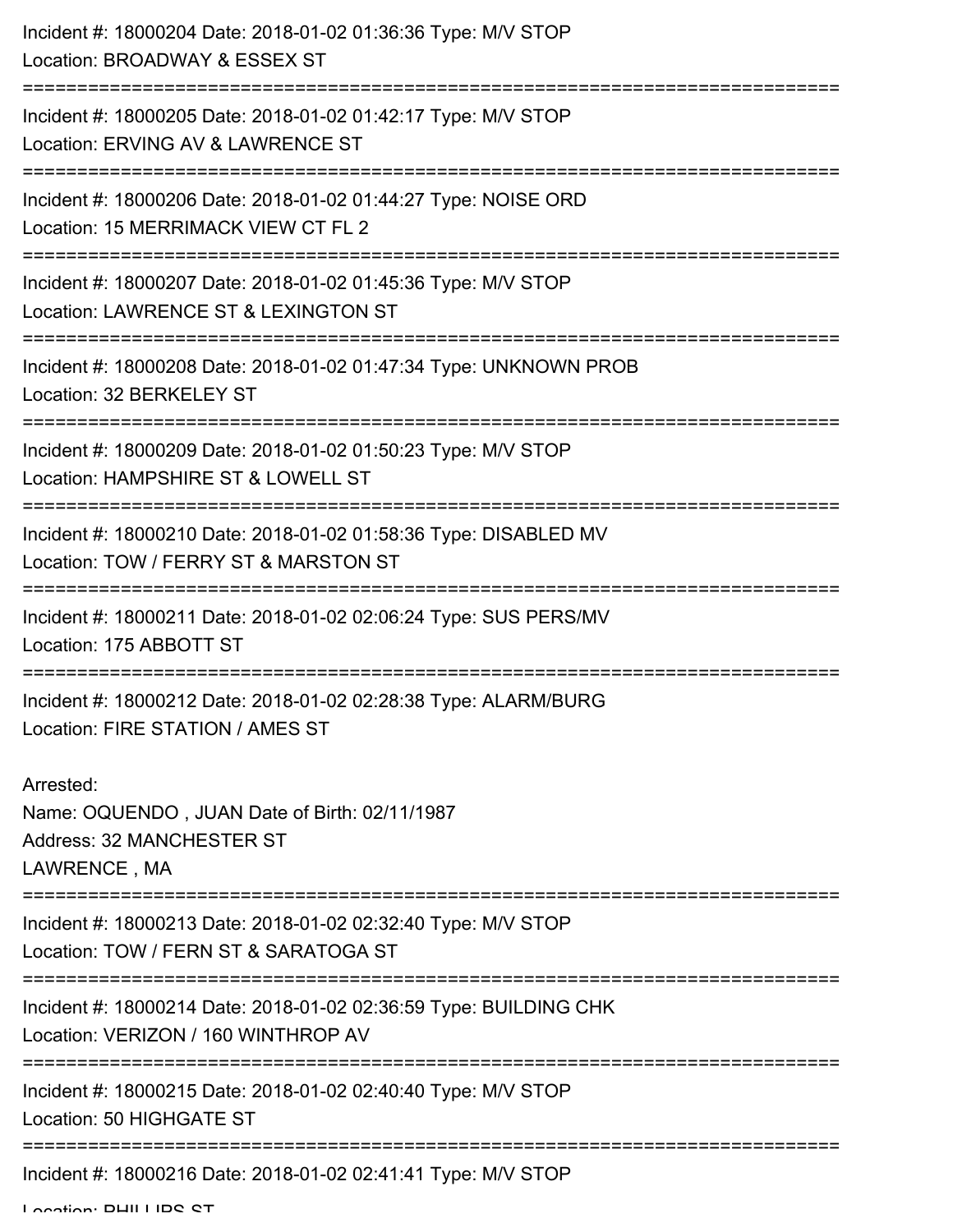| Incident #: 18000217 Date: 2018-01-02 02:45:12 Type: BUILDING CHK<br>Location: 703 HAVERHILL ST                                                                                            |
|--------------------------------------------------------------------------------------------------------------------------------------------------------------------------------------------|
| Incident #: 18000218 Date: 2018-01-02 02:48:52 Type: M/V STOP<br>Location: 15 PERRY AV                                                                                                     |
| Incident #: 18000219 Date: 2018-01-02 02:51:41 Type: M/V STOP<br>Location: WINTHROP AV                                                                                                     |
| Arrested:<br>Name: SANTIAGO-THEN, ERICK Date of Birth: 07/11/1981<br>Address: 109 S BROADWAY<br>LAWRENCE, MA<br>Charges:   WITNESS, INTIMIDATE c268 S13B<br>THREAT TO COMMIT CRIME c275 S2 |
| Incident #: 18000220 Date: 2018-01-02 02:58:28 Type: BUILDING CHK<br>Location: 700 ESSEX ST                                                                                                |
| Incident #: 18000221 Date: 2018-01-02 03:00:01 Type: M/V STOP<br>Location: BROADWAY & WATER ST                                                                                             |
| Incident #: 18000222 Date: 2018-01-02 03:23:05 Type: E911 HANGUP<br>Location: 469 BROADWAY                                                                                                 |
| Incident #: 18000223 Date: 2018-01-02 03:40:09 Type: ALARM/BURG<br>Location: HAFFNER'S CORPORATE OFFICE / 2 INTERNATIONAL WY                                                               |
| Arrested:<br>Name: COFRESI, JOSE Date of Birth: 02/06/1990<br>Address: 18 LEA ST<br>LAWRENCE, MA                                                                                           |
| Incident #: 18000224 Date: 2018-01-02 04:01:24 Type: M/V STOP<br>Location: MARKET ST & PARKER ST                                                                                           |
| Incident #: 18000225 Date: 2018-01-02 04:39:15 Type: ALARM/BURG<br>Location: LEONARD SCHOOL / 60 ALLEN ST                                                                                  |
| Incident #: 18000226 Date: 2018-01-02 05:40:16 Type: VIO CITY ORD<br>Location: FLORENCE AV & HAVERHILL ST                                                                                  |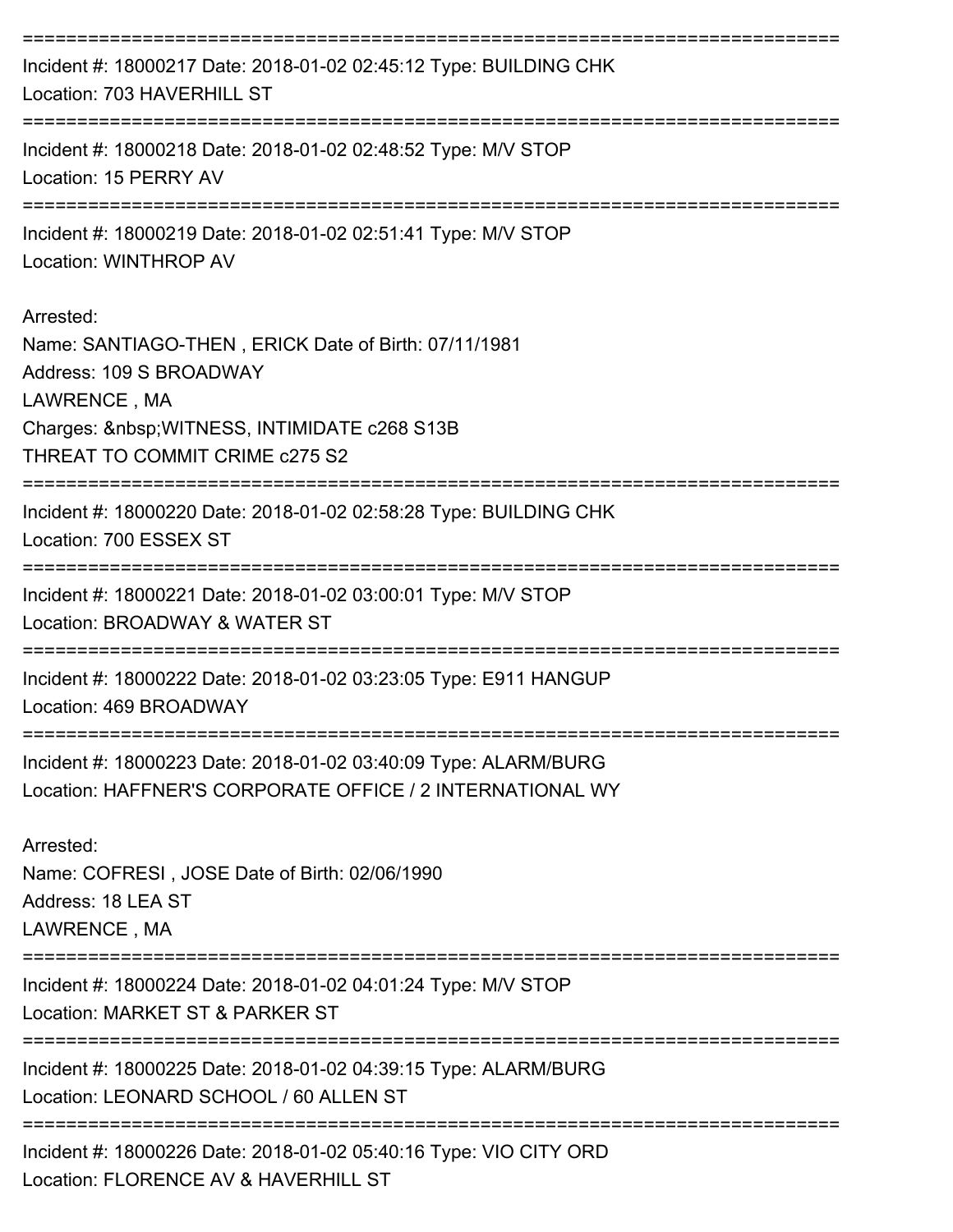| Incident #: 18000227 Date: 2018-01-02 05:59:18 Type: ALARM/BURG<br>Location: POLLO CENTRO / 105 BROADWAY                                                                                                                    |
|-----------------------------------------------------------------------------------------------------------------------------------------------------------------------------------------------------------------------------|
| Incident #: 18000228 Date: 2018-01-02 06:03:36 Type: ALARM/BURG<br>Location: TPC WOMANS VIEW / 584 HAVERHILL ST                                                                                                             |
| Incident #: 18000229 Date: 2018-01-02 06:11:08 Type: HIT & RUN M/V<br>Location: 63 NEWTON ST                                                                                                                                |
| Incident #: 18000230 Date: 2018-01-02 07:13:54 Type: AUTO ACC/NO PI<br>Location: 7 SHERIDAN ST                                                                                                                              |
| Incident #: 18000231 Date: 2018-01-02 07:25:18 Type: M/V STOP<br>Location: HAMPSHIRE ST & PARK ST                                                                                                                           |
| Incident #: 18000232 Date: 2018-01-02 07:25:30 Type: ALARM/BURG<br>Location: 159 PROSPECT ST                                                                                                                                |
| Incident #: 18000233 Date: 2018-01-02 07:38:14 Type: ALARM/BURG<br>Location: 6 SCHOOL ST                                                                                                                                    |
| Incident #: 18000234 Date: 2018-01-02 07:51:51 Type: VIO CITY ORD<br>Location: 25 STATE ST                                                                                                                                  |
| Incident #: 18000235 Date: 2018-01-02 07:58:23 Type: DOMESTIC/PROG<br>Location: 119 HAVERHILL ST #3                                                                                                                         |
| Arrested:<br>Name: PEASE, JOANNE Date of Birth: 08/15/1968                                                                                                                                                                  |
| LAWRENCE, MA<br>Charges:   HEROIN, POSSESS c94C S34<br>RECKLESS OPERATION OF MOTOR VEHICLE c90 S24<br>STOP FOR POLICE, FAIL c90 S25<br>UNLICENSED OPERATION OF MV c90 S10<br>Name: PEASE, RICHARD Date of Birth: 05/20/1990 |
| LAWRENCE, MA<br>Charges:  HEROIN, POSSESS c94C S34                                                                                                                                                                          |

Incident #: 18000236 Date: 2018-01-02 08:15:28 Type: AUTO ACC/PED Location: CHARTER SCHOOL / 400 HAVERHILL ST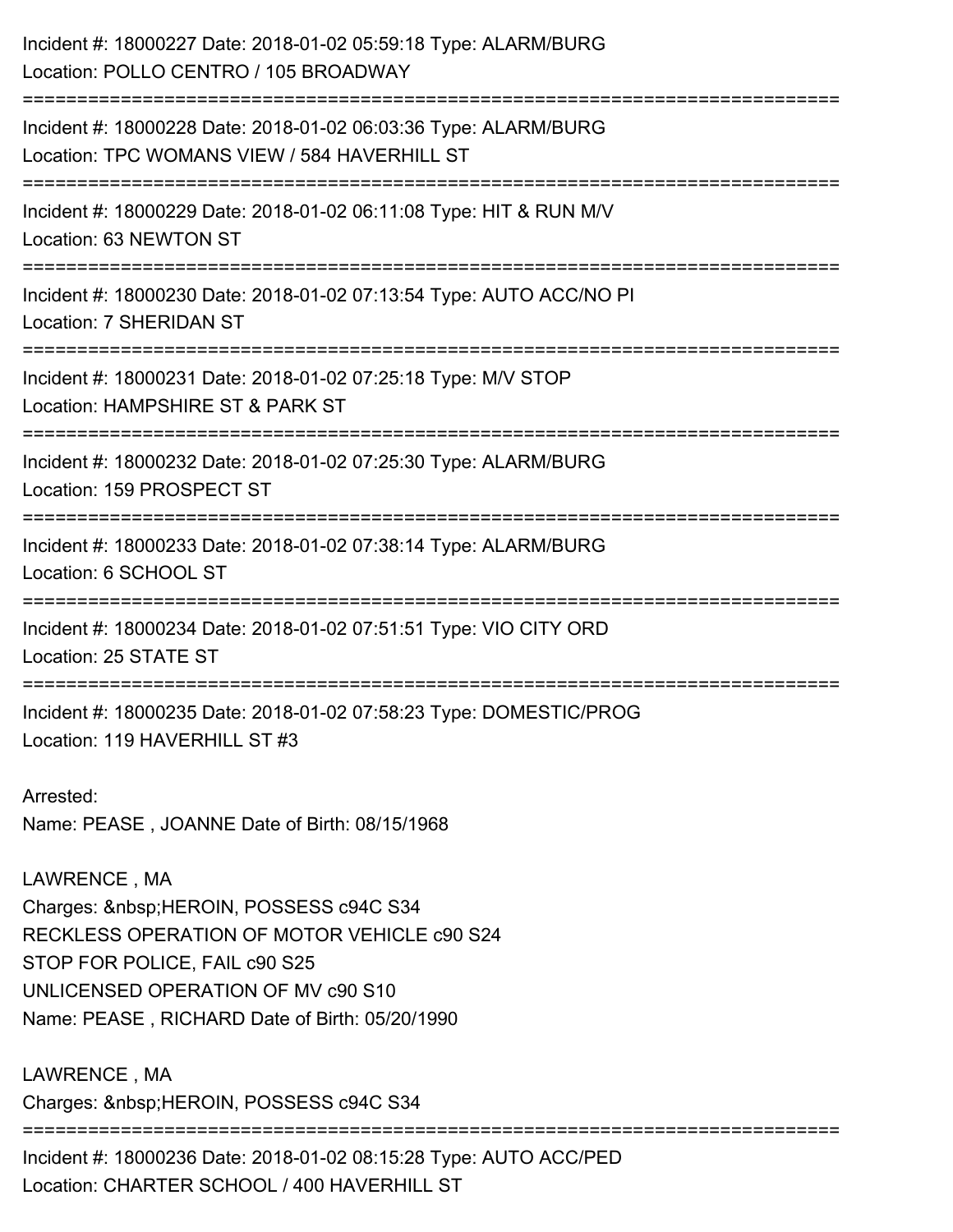| Incident #: 18000237 Date: 2018-01-02 08:32:10 Type: MEDIC SUPPORT<br>Location: 77 S UNION ST #116                                                                                                                                                                                                                                                                                                                                                                                                    |
|-------------------------------------------------------------------------------------------------------------------------------------------------------------------------------------------------------------------------------------------------------------------------------------------------------------------------------------------------------------------------------------------------------------------------------------------------------------------------------------------------------|
| Incident #: 18000238 Date: 2018-01-02 08:38:41 Type: GENERAL SERV<br><b>Location: BARKER ST</b>                                                                                                                                                                                                                                                                                                                                                                                                       |
| Incident #: 18000239 Date: 2018-01-02 08:46:35 Type: MV/BLOCKING<br>Location: 121 HAVERHILL ST                                                                                                                                                                                                                                                                                                                                                                                                        |
| Incident #: 18000240 Date: 2018-01-02 08:58:11 Type: AUTO ACC/UNK PI<br>Location: SPEEDWAY / 615 BROADWAY                                                                                                                                                                                                                                                                                                                                                                                             |
| Incident #: 18000242 Date: 2018-01-02 09:00:29 Type: LOST PROPERTY<br>Location: 90 LOWELL ST                                                                                                                                                                                                                                                                                                                                                                                                          |
| Incident #: 18000241 Date: 2018-01-02 09:01:38 Type: SUS PERS/MV<br>Location: 10 CAULKINS CT                                                                                                                                                                                                                                                                                                                                                                                                          |
| Incident #: 18000243 Date: 2018-01-02 09:26:44 Type: AUTO ACC/PI<br>Location: ANDOVER ST & S BROADWAY                                                                                                                                                                                                                                                                                                                                                                                                 |
| Arrested:<br>Name: MORLA, JOSE Date of Birth: 02/16/2000<br><b>Address: 2 SHAWSHEEN RD</b><br>LAWRENCE, MA<br>Charges:  COCAINE, POSSESS TO DISTRIBUTE c94C S32A<br>DRUG, POSSESS CLASS B c94C S34<br>UNLICENSED OPERATION OF MV c90 S10<br>USE MV WITHOUT AUTHORITY c90 S24<br>Name: SEVERINO, DARY Date of Birth: 08/28/1999<br>Address: 2 SHAWSHEEN RD<br>LAWRENCE, MA<br>Charges:  COCAINE, POSSESS TO DISTRIBUTE c94C S32A<br>DRUG, POSSESS CLASS B c94C S34<br>USE MV WITHOUT AUTHORITY c90 S24 |
| Incident #: 18000244 Date: 2018-01-02 09:34:59 Type: INVESTIGATION<br>Location: 32 HIGHLAND ST #A                                                                                                                                                                                                                                                                                                                                                                                                     |
| Incident #: 18000245 Date: 2018-01-02 09:36:32 Type: TOW OF M/V<br>Location: MILTON ST & PROVIDENCE ST                                                                                                                                                                                                                                                                                                                                                                                                |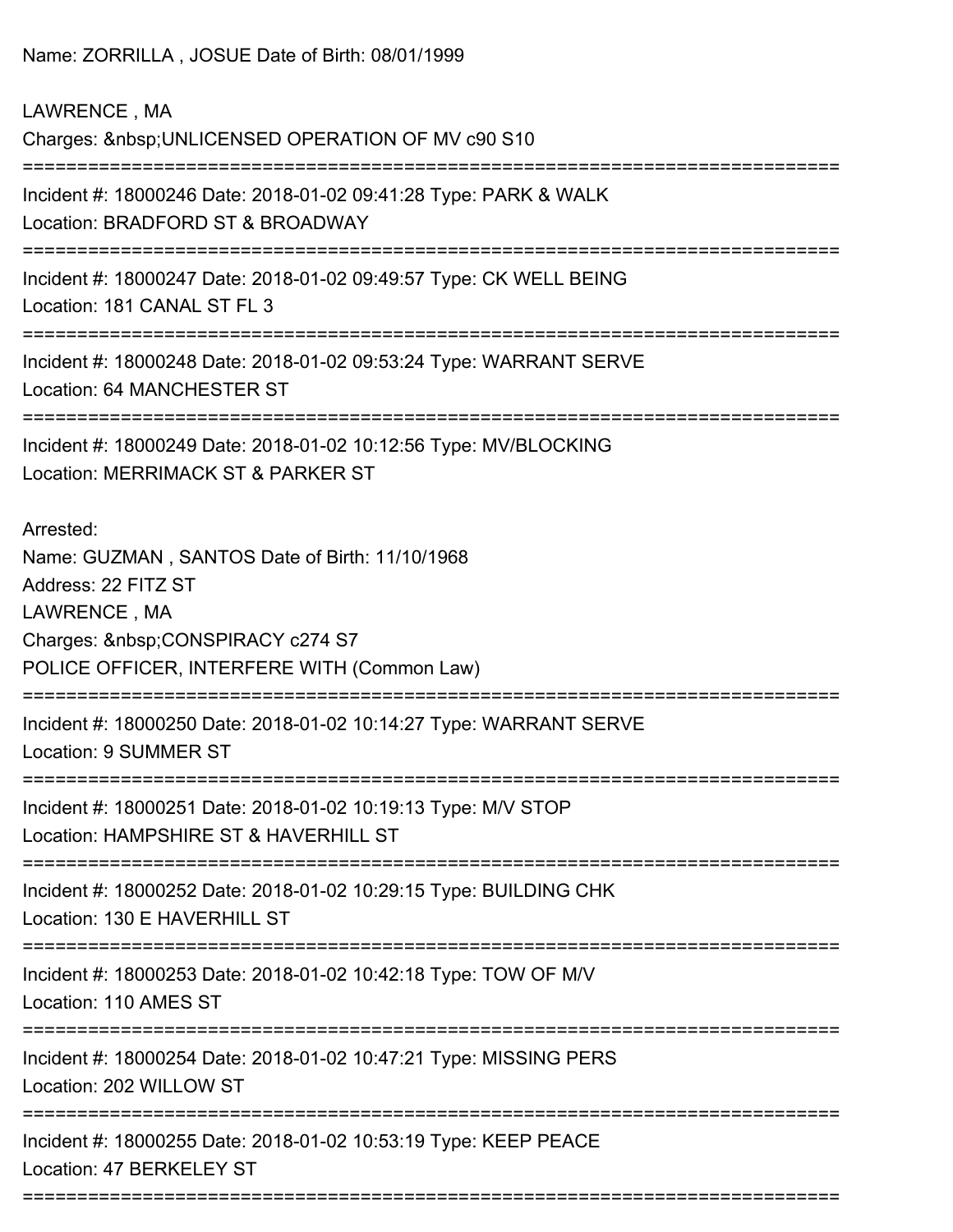| Incident #: 18000256 Date: 2018-01-02 10:54:49 Type: M/V STOP<br>Location: HANCOCK ST & MASON ST                                    |
|-------------------------------------------------------------------------------------------------------------------------------------|
| Incident #: 18000257 Date: 2018-01-02 10:55:27 Type: M/V STOP<br>Location: 90 BROADWAY                                              |
| Incident #: 18000258 Date: 2018-01-02 11:07:49 Type: M/V STOP<br>Location: 624MA2 / MELVIN ST & OXFORD ST<br>.--------------------- |
| Incident #: 18000259 Date: 2018-01-02 11:08:24 Type: AUTO ACC/UNK PI<br>Location: BROADWAY & ESSEX ST                               |
| Incident #: 18000260 Date: 2018-01-02 11:10:10 Type: DOMESTIC/PROG<br>Location: 133 GARDEN ST FL 1STFL                              |
| Incident #: 18000261 Date: 2018-01-02 11:25:34 Type: WOMAN DOWN<br>Location: BURGER KING / 187 BROADWAY                             |
| Incident #: 18000262 Date: 2018-01-02 11:30:06 Type: DRUG VIO<br>Location: BROOKFIELD ST & CHESTER ST<br>========================   |
| Incident #: 18000263 Date: 2018-01-02 11:49:26 Type: M/V STOP<br>Location: S UNION ST & SALEM ST                                    |
| Incident #: 18000264 Date: 2018-01-02 11:49:52 Type: M/V STOP<br>Location: S UNION ST & SALEM ST                                    |
| Incident #: 18000265 Date: 2018-01-02 11:50:16 Type: WARRANT SERVE<br>Location: 61 BRADFORD ST                                      |
| Incident #: 18000269 Date: 2018-01-02 12:16:04 Type: HARASSMENT<br>Location: 9 LISA LN                                              |
| Arrested:<br>Name: RAMIREZ, JANCARLOS Date of Birth: 11/17/1990                                                                     |
| LAWRENCE, MA                                                                                                                        |
| Incident #: 18000266 Date: 2018-01-02 12:18:25 Type: MV/BLOCKING<br><b>Location: 10 LEXINGTON ST</b>                                |
| Incident #: 18000267 Date: 2018-01-02 12:20:31 Type: WARRANT SERVE                                                                  |

Location: 26 EAST ST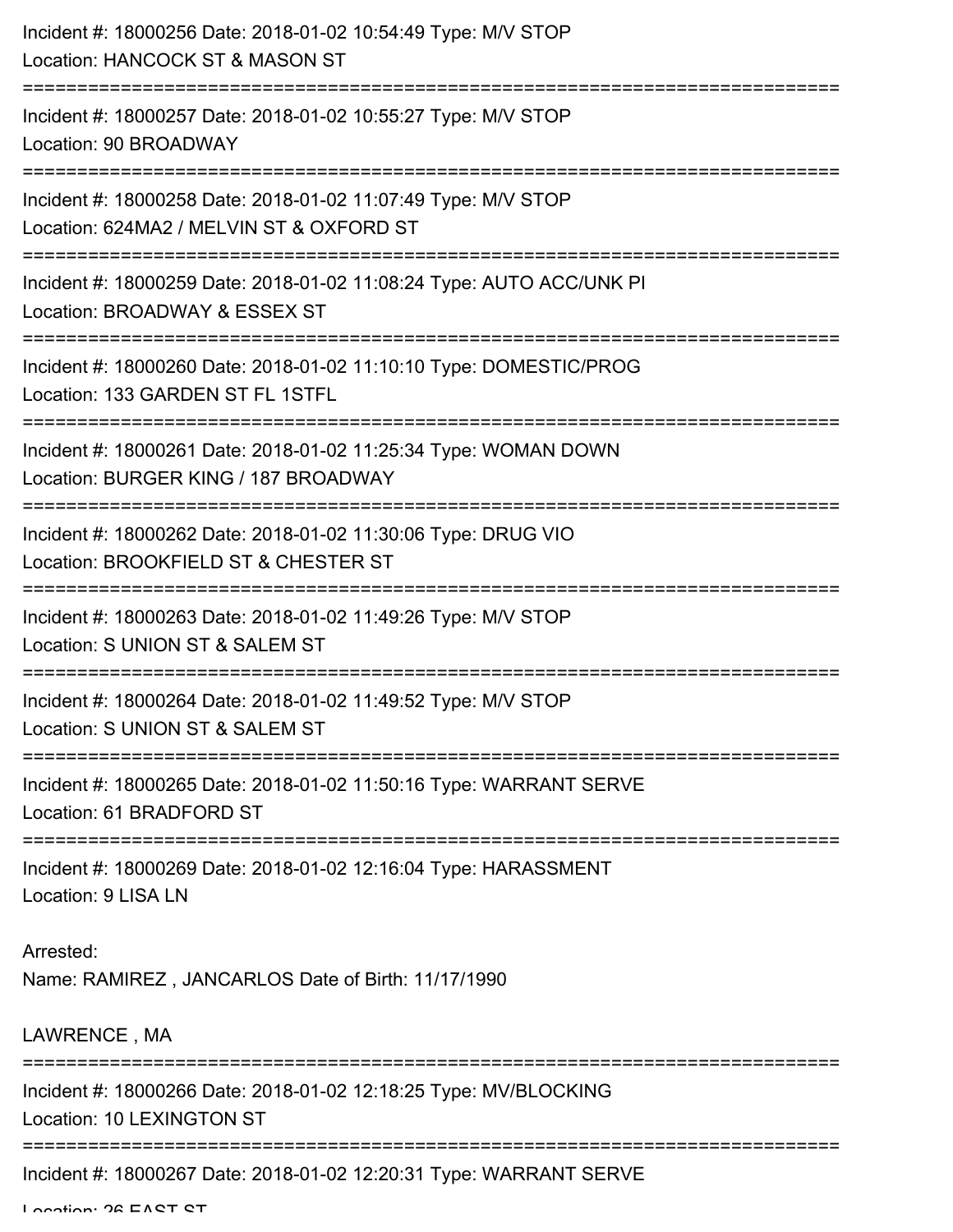| Incident #: 18000268 Date: 2018-01-02 12:24:48 Type: PARK & WALK<br>Location: BRADFORD ST & BROADWAY<br>-------------------------                                                                                                        |
|------------------------------------------------------------------------------------------------------------------------------------------------------------------------------------------------------------------------------------------|
| Incident #: 18000270 Date: 2018-01-02 12:27:42 Type: M/V STOP<br>Location: LAWRENCE ST & LEBANON ST                                                                                                                                      |
| Incident #: 18000271 Date: 2018-01-02 12:38:34 Type: MAL DAMAGE<br>Location: 6 LINCOLN CT                                                                                                                                                |
| Incident #: 18000272 Date: 2018-01-02 12:40:32 Type: TOW OF M/V<br>Location: PEMBERTON PARK / null                                                                                                                                       |
| Arrested:<br>Name: CORDERO, JOVON Date of Birth: 10/03/1995<br>Address: 204 ESSEX ST<br>LAWRENCE, MA<br>Charges:  DISORDERLY CONDUCT c272 S53<br>POLICE OFFICER, INTERFERE WITH (Common Law)<br><b>FALSE NAME/SS# TO LAW ENFORCEMENT</b> |
| Incident #: 18000273 Date: 2018-01-02 12:58:04 Type: LIC PLATE STO<br>Location: 1 COMMONWEALTH DR                                                                                                                                        |
| Arrested:<br>Name: RIVERA, DOMINGO Date of Birth: 01/25/1982<br>Address: 77 S UNION ST<br>LAWRENCE, MA<br>Charges:  A&B DOMESTIC NO 209A IN EFFECT                                                                                       |
| Incident #: 18000274 Date: 2018-01-02 13:01:43 Type: DRUG VIO<br>Location: LAWRENCE HIGH SCHOOL / 71 N PARISH RD                                                                                                                         |
| Incident #: 18000275 Date: 2018-01-02 13:07:17 Type: INVEST CONT<br>Location: 115 ALDER ST                                                                                                                                               |
| Incident #: 18000276 Date: 2018-01-02 13:09:05 Type: TRESPASSING<br>Location: BURGER KING / 187 BROADWAY                                                                                                                                 |
| Incident #: 18000277 Date: 2018-01-02 13:17:43 Type: 209A/SERVE<br>Location: 13 KENDALL ST                                                                                                                                               |
|                                                                                                                                                                                                                                          |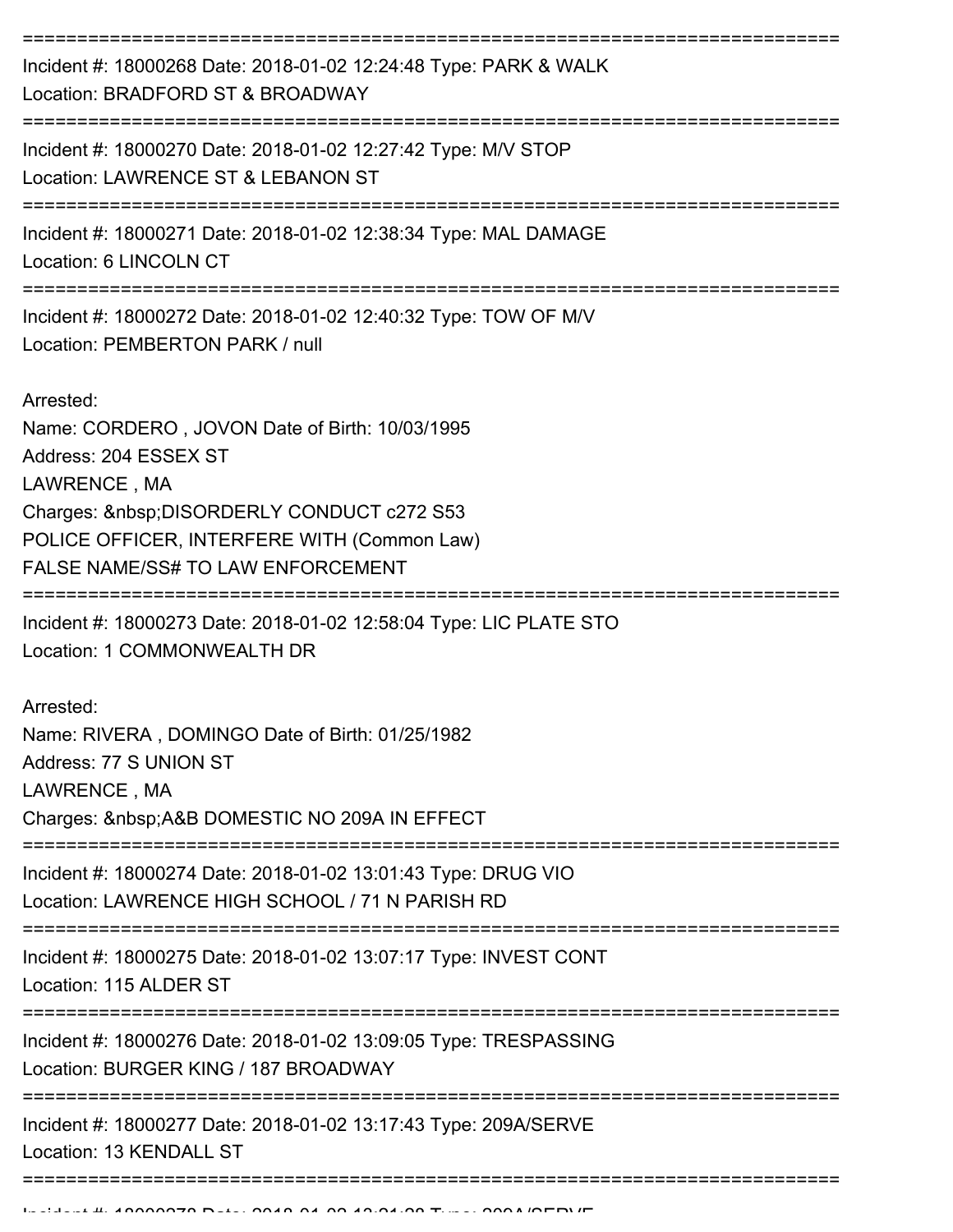Location: 12 LINEHAN ST =========================================================================== Incident #: 18000279 Date: 2018-01-02 13:22:55 Type: M/V STOP Location: CANAL ST & MARSTON ST =========================================================================== Incident #: 18000280 Date: 2018-01-02 13:30:26 Type: 209A/SERVE Location: 80 PARK ST =========================================================================== Incident #: 18000281 Date: 2018-01-02 13:34:10 Type: SUICIDE ATTEMPT Location: 1 PARKER ST #REAR ENTRANCE =========================================================================== Incident #: 18000282 Date: 2018-01-02 13:36:03 Type: 209A/SERVE Location: 277 JACKSON ST =========================================================================== Incident #: 18000283 Date: 2018-01-02 13:39:13 Type: M/V STOP Location: 23 BROOKFIELD =========================================================================== Incident #: 18000284 Date: 2018-01-02 13:39:50 Type: WARRANT SERVE Location: 72 BYRON AV =========================================================================== Incident #: 18000285 Date: 2018-01-02 13:43:59 Type: M/V STOP Location: FRANKLIN ST & TREMONT ST =========================================================================== Incident #: 18000286 Date: 2018-01-02 13:45:54 Type: M/V STOP Location: 1 PARKER ST =========================================================================== Incident #: 18000287 Date: 2018-01-02 13:47:26 Type: 209A/SERVE Location: 6 E HAVERHILL ST =========================================================================== Incident #: 18000288 Date: 2018-01-02 13:49:42 Type: VIO CITY ORD Location: 160 CARLETON ST =========================================================================== Incident #: 18000289 Date: 2018-01-02 13:56:03 Type: 209A/SERVE Location: 53 BRUCE ST Arrested: Name: MIRANDA-MIRANDA , DUGLAS Date of Birth: 01/13/1979 LAWRENCE , MA Charges: MARKED LANES VIOLATION c89 S4A UNLICENSED OPERATION OF MV c90 S10 ==============================

Incident #: 18000290 Date: 2018 01 02 13:58 Type: M/V STOP: M/V STOP:<br>.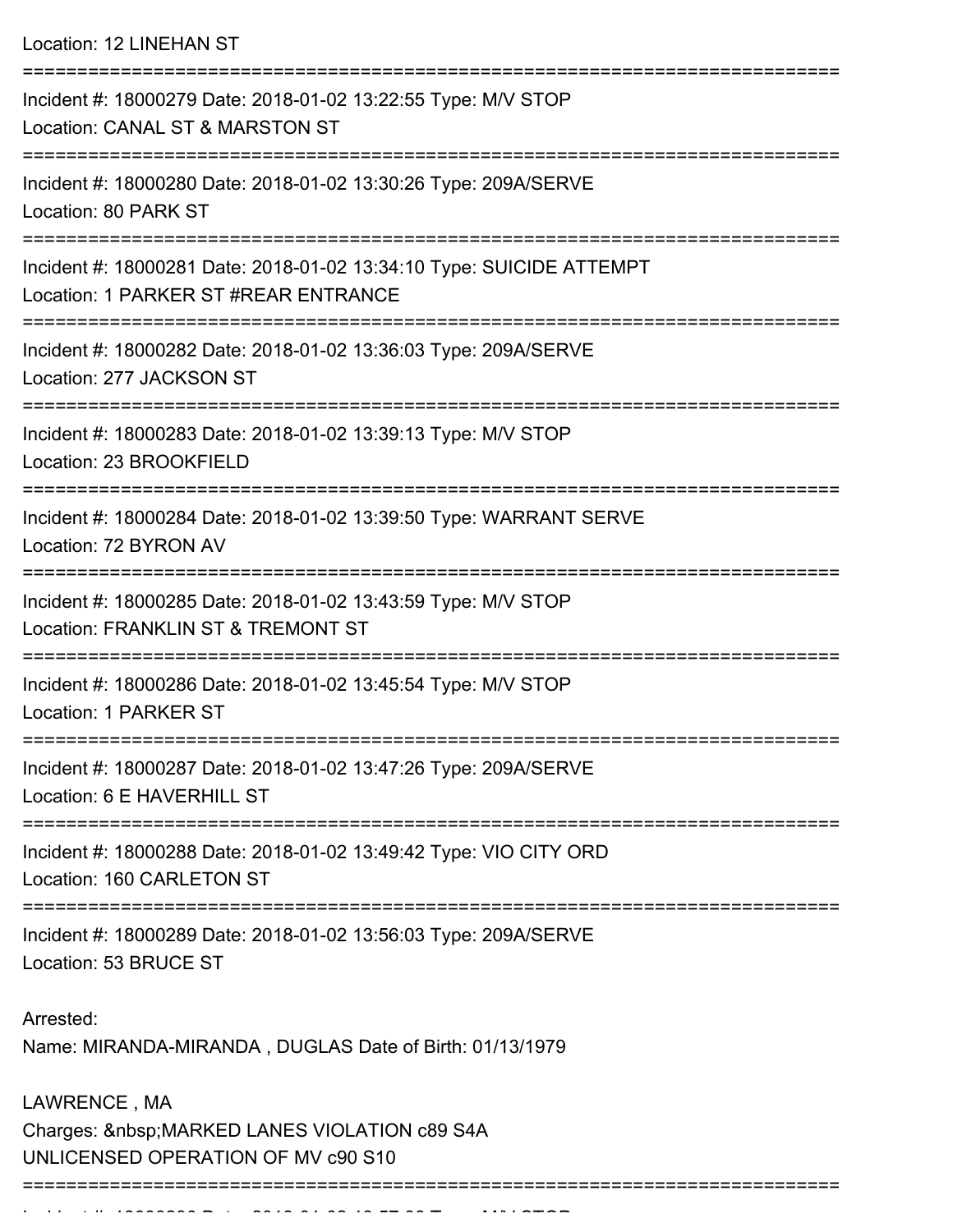Location: 171 SALEM ST

| Incident #: 18000291 Date: 2018-01-02 14:08:54 Type: M/V STOP<br>Location: CHANDLER ST & MEDFORD ST                     |
|-------------------------------------------------------------------------------------------------------------------------|
| Arrested:<br>Name: LIVENT, LUIS Date of Birth: 10/26/1961                                                               |
| LAWRENCE, MA                                                                                                            |
| Incident #: 18000292 Date: 2018-01-02 14:11:33 Type: 209A/SERVE<br>Location: 154 SARATOGA ST                            |
| Incident #: 18000293 Date: 2018-01-02 14:26:48 Type: M/V STOP<br>Location: 260 JACKSON ST                               |
| Incident #: 18000294 Date: 2018-01-02 14:27:38 Type: 209A/SERVE<br>Location: 234 BAILEY ST                              |
| Incident #: 18000295 Date: 2018-01-02 14:33:32 Type: 209A/SERVE<br>Location: 107 CAMBRIDGE ST                           |
| Incident #: 18000296 Date: 2018-01-02 14:36:33 Type: ALARM/BURG<br>Location: LAWRENCE HOUSING AUTHORITY / 67 DUCKETT AV |
| Incident #: 18000298 Date: 2018-01-02 14:38:57 Type: HIT & RUN M/V<br>Location: HAMPSHIRE ST & HAVERHILL ST             |
| Incident #: 18000297 Date: 2018-01-02 14:39:21 Type: NOTIFICATION<br>Location: 5 SAVOIE AV                              |
| Incident #: 18000299 Date: 2018-01-02 14:42:47 Type: WARRANT SERVE<br>Location: 31 FULTON ST                            |
| Incident #: 18000300 Date: 2018-01-02 14:51:37 Type: KEEP PEACE<br>Location: 30 TEXAS AV                                |
| Incident #: 18000301 Date: 2018-01-02 15:12:45 Type: LOST PROPERTY<br>Location: 245 ERVING AV                           |
| Incident #: 18000302 Date: 2018-01-02 15:14:42 Type: SUS PERS/MV<br>Location: MCDONALDS / 50 BROADWAY                   |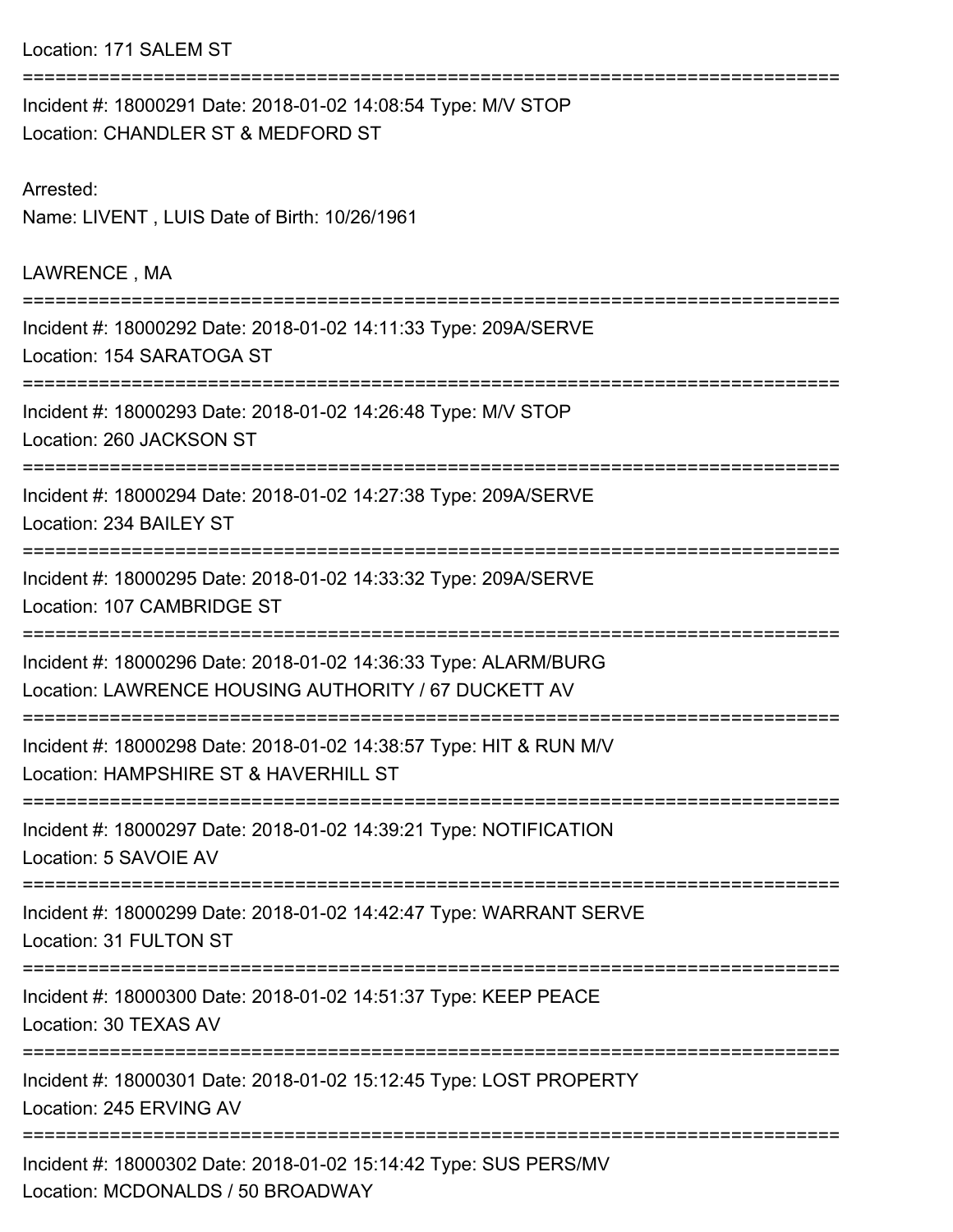| Incident #: 18000303 Date: 2018-01-02 15:16:45 Type: M/V STOP<br>Location: 4WF938 / BROADWAY & WATER ST |
|---------------------------------------------------------------------------------------------------------|
| Incident #: 18000304 Date: 2018-01-02 15:23:08 Type: KEEP PEACE<br>Location: 5 FARNHAM ST #A            |
| Incident #: 18000305 Date: 2018-01-02 15:30:13 Type: 209A/SERVE<br>Location: 107 CAMBRIDGE ST           |
| Incident #: 18000306 Date: 2018-01-02 15:39:26 Type: HIT & RUN M/V<br>Location: 416 PARK ST             |
| Arrested:<br>Name: GODINEZ, NERY Date of Birth: 08/01/1959<br>Address: 700 ESSEX ST<br>LAWRENCE, MA     |
| Incident #: 18000307 Date: 2018-01-02 15:49:21 Type: M/V STOP<br>Location: 264 ESSEX ST                 |
| Incident #: 18000308 Date: 2018-01-02 15:53:07 Type: ALARM/BURG<br>Location: 148 SHEPARD ST             |
| Incident #: 18000309 Date: 2018-01-02 15:54:28 Type: HIT & RUN M/V<br>Location: 283 S. BROADWAY ST.     |
| Incident #: 18000310 Date: 2018-01-02 15:58:29 Type: M/V STOP<br>Location: AMESBURY ST & ESSEX ST       |
| Incident #: 18000311 Date: 2018-01-02 16:00:57 Type: SUS PERS/MV<br>Location: BROADWAY & ESSEX ST       |
| Incident #: 18000312 Date: 2018-01-02 16:01:59 Type: TOW/REPOSSED<br>Location: 550 BROADWAY             |
| Incident #: 18000313 Date: 2018-01-02 16:05:22 Type: TOW/REPOSSED<br>Location: 219 S BROADWAY           |
| Incident #: 18000314 Date: 2018-01-02 16:08:31 Type: TOW/REPOSSED<br>Location: 206 WILLOW ST            |
| Incident #: 18000315 Date: 2018-01-02 16:12:39 Type: M/V STOP                                           |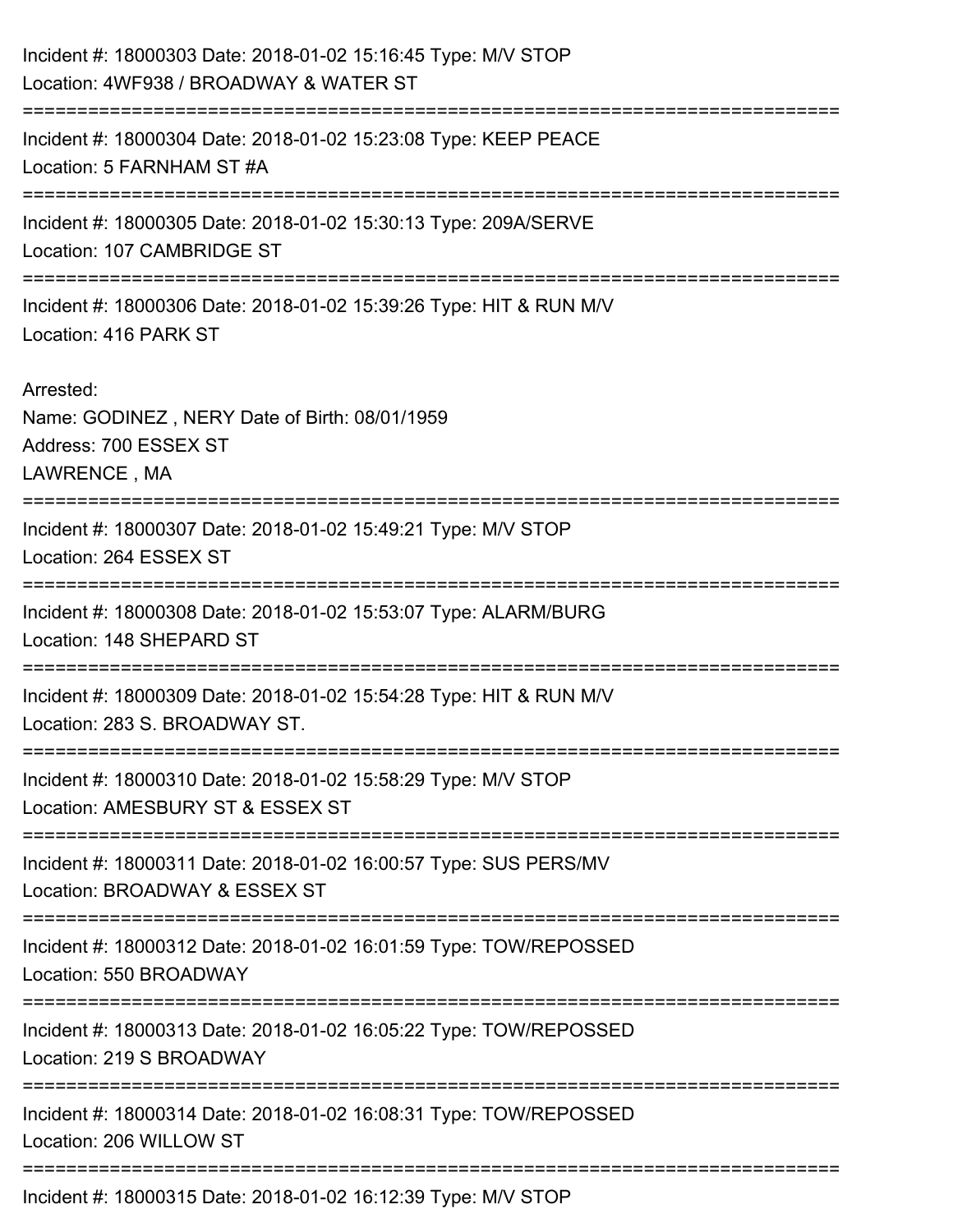Location: 50 BROADWAY =========================================================================== Incident #: 18000316 Date: 2018-01-02 16:19:25 Type: MV/BLOCKING Location: INMAN ST =========================================================================== Incident #: 18000317 Date: 2018-01-02 16:20:43 Type: M/V STOP Location: BROADWAY & COMMON ST =========================================================================== Incident #: 18000318 Date: 2018-01-02 16:31:12 Type: LOST PROPERTY Location: 90 LOWELL ST =========================================================================== Incident #: 18000319 Date: 2018-01-02 16:39:17 Type: ALARM/BURG Location: GANGE REALTY / 273 PROSPECT ST =========================================================================== Incident #: 18000320 Date: 2018-01-02 16:53:02 Type: FIGHT Location: LAHEY CLINIC / 12 METHUEN ST =========================================================================== Incident #: 18000321 Date: 2018-01-02 16:59:35 Type: MEDIC SUPPORT Location: 7 HOWE CT #3 =========================================================================== Incident #: 18000322 Date: 2018-01-02 17:06:36 Type: GENERAL SERV Location: 126 FRANKLIN ST =========================================================================== Incident #: 18000323 Date: 2018-01-02 17:14:36 Type: LOUD NOISE Location: 75 TREMONT ST #6 =========================================================================== Incident #: 18000324 Date: 2018-01-02 17:23:25 Type: HIT & RUN M/V Location: 73 WINTHROP AV =========================================================================== Incident #: 18000325 Date: 2018-01-02 17:28:10 Type: UNKNOWN PROB Location: 7 HOWE CT =========================================================================== Incident #: 18000326 Date: 2018-01-02 17:29:38 Type: KEEP PEACE Location: 311 WATER ST =========================================================================== Incident #: 18000327 Date: 2018-01-02 17:45:24 Type: SUS PERS/MV Location: 28 ROWE ST Arrested: Name: STAHL , JAY Date of Birth: 04/20/1986 Address: 90 BEACON ST

LAWRENCE , MA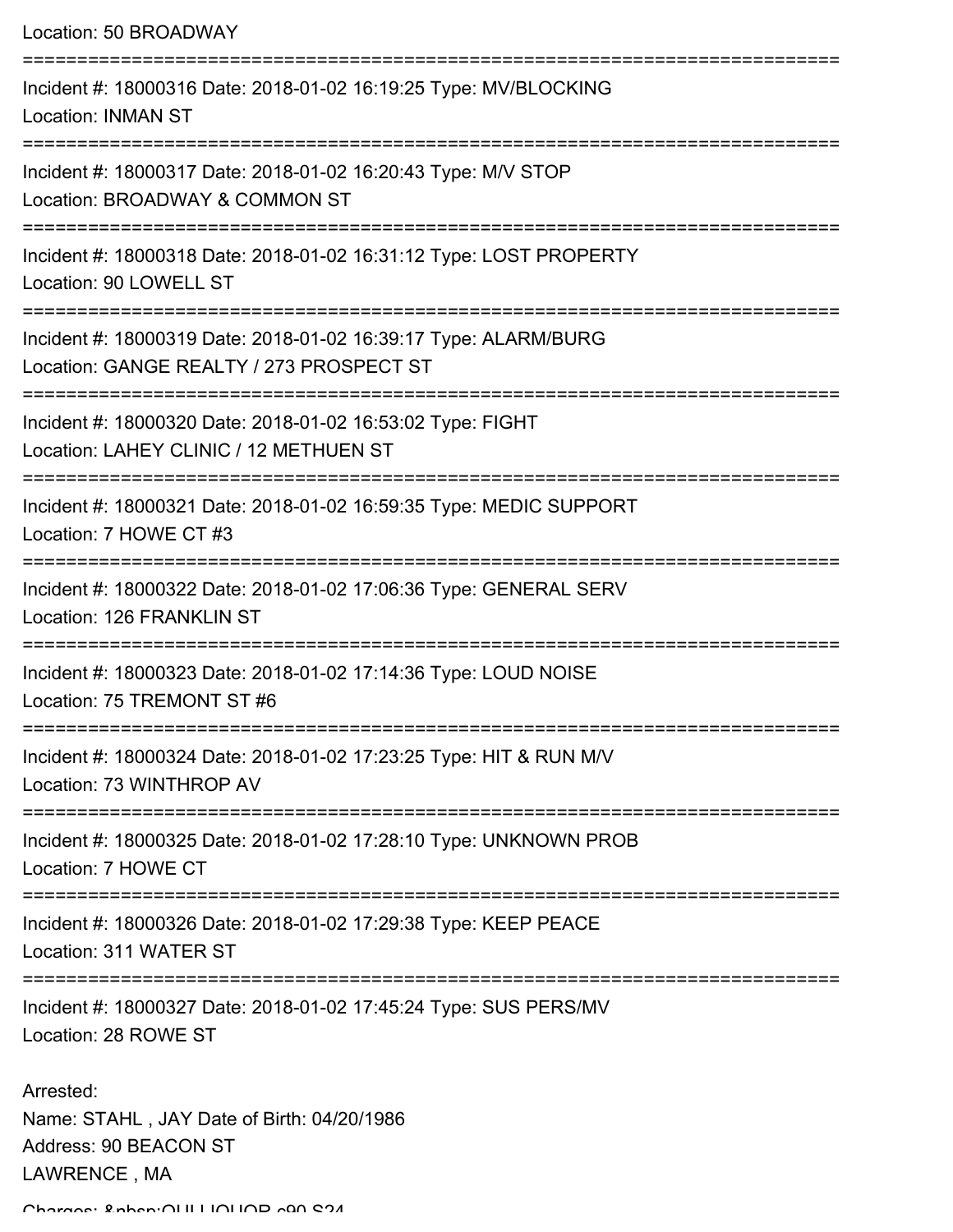| Incident #: 18000328 Date: 2018-01-02 17:57:01 Type: M/V STOP<br>Location: 12 METHUEN ST                              |
|-----------------------------------------------------------------------------------------------------------------------|
| Incident #: 18000329 Date: 2018-01-02 18:01:39 Type: M/V STOP<br>Location: BAILEY ST & PARKER ST                      |
| Incident #: 18000330 Date: 2018-01-02 18:11:25 Type: M/V STOP<br>Location: CANAL ST & MILL ST<br>-------------------- |
| Incident #: 18000331 Date: 2018-01-02 18:19:30 Type: M/V STOP<br>Location: 38 MELROSE ST                              |
| Incident #: 18000332 Date: 2018-01-02 18:20:19 Type: THREATS<br>Location: 4 ARLITT CT                                 |
| Incident #: 18000333 Date: 2018-01-02 18:22:11 Type: MEDIC SUPPORT<br>Location: BRADFORD ST & HAMPSHIRE ST            |
| Incident #: 18000334 Date: 2018-01-02 18:26:57 Type: SUS PERS/MV<br>Location: 308 HOWARD ST                           |
| Incident #: 18000335 Date: 2018-01-02 18:32:36 Type: M/V STOP<br>Location: 29 LORING ST                               |
| Incident #: 18000336 Date: 2018-01-02 18:36:39 Type: MAN DOWN<br>Location: EXCHANGE ST & PARK ST                      |
| Incident #: 18000337 Date: 2018-01-02 18:38:52 Type: M/V STOP<br>Location: 805 ESSEX ST                               |
| Incident #: 18000338 Date: 2018-01-02 18:42:04 Type: UNWANTEDGUEST<br>Location: 803 ESSEX ST #2                       |
| Incident #: 18000339 Date: 2018-01-02 18:47:43 Type: M/V STOP<br>Location: ESSEX ST & OXFORD ST                       |
| Arrested:<br>Name: VENTURA, ENYER Date of Birth: 03/15/1989<br>Address: 115 S BROADWAY<br>LAWRENCE, MA                |
|                                                                                                                       |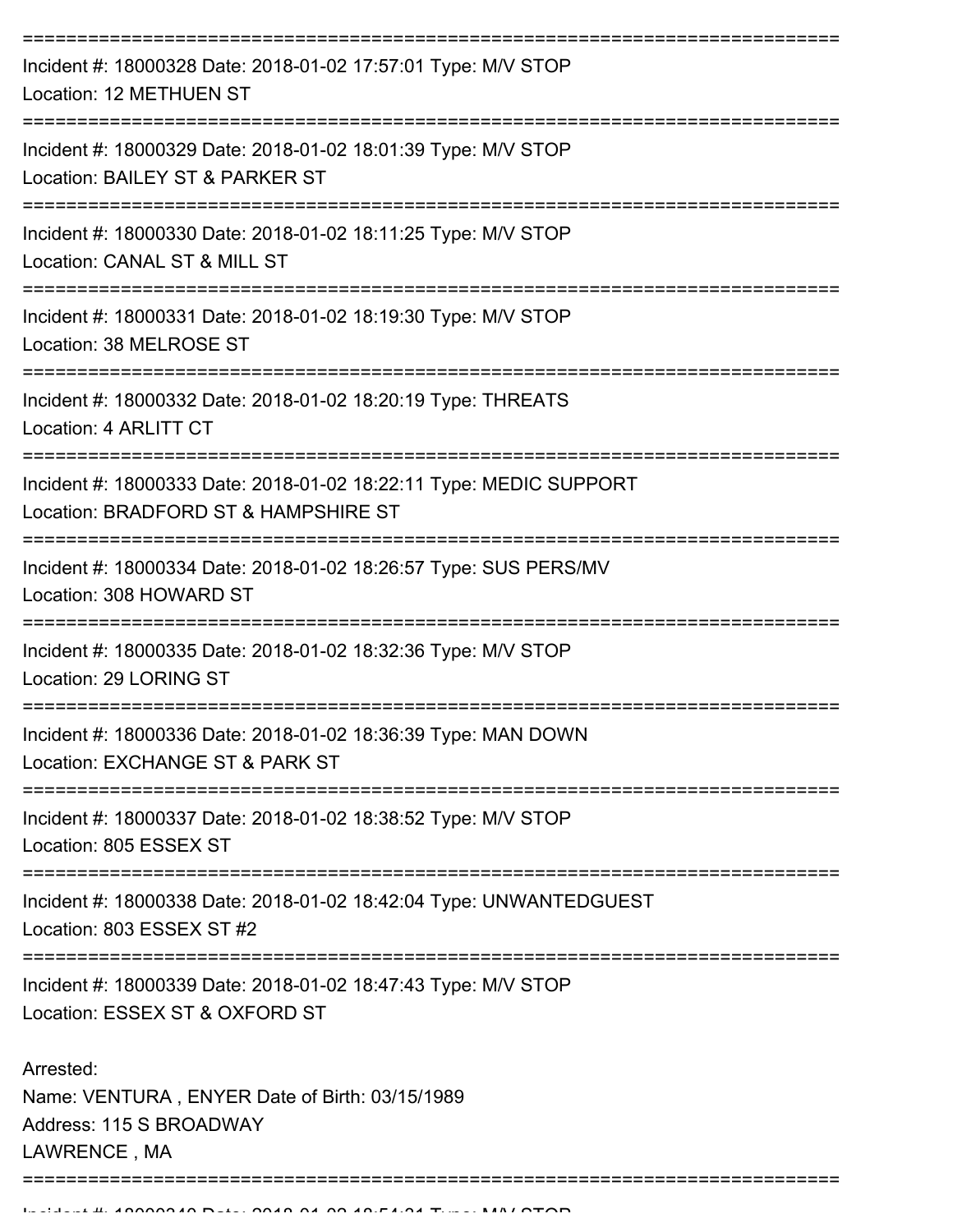Location: 70 MELVIN ST

============================== Incident #: 18000341 Date: 2018-01-02 18:59:24 Type: M/V STOP Location: AMES ST & YALE ST Arrested: Name: VELAZQUEZ , LUIS Date of Birth: 12/13/1966 Address: 206 ESSEX ST LAWRENCE , MA Charges: WITNESS, INTIMIDATE c268 S13B A&B ON FAMILY / HOUSEHOLD MEMBER / INTIMATE PARTNE A&B : PREGNANT VICTIM =========================================================================== Incident #: 18000342 Date: 2018-01-02 19:01:15 Type: CK WELL BEING Location: 103 HAWTHORNE WAY #2310 =========================================================================== Incident #: 18000343 Date: 2018-01-02 19:02:46 Type: M/V STOP Location: MASS AVE =========================================================================== Incident #: 18000344 Date: 2018-01-02 19:08:00 Type: DRUG OVERDOSE Location: TACO BELL / 79 WINTHROP AV =========================================================================== Incident #: 18000345 Date: 2018-01-02 19:09:27 Type: A&B PROG Location: RIVERSIDE PIZZA / 8 S BROADWAY =========================================================================== Incident #: 18000346 Date: 2018-01-02 19:12:14 Type: SUS PERS/MV Location: E HAVERHILL ST & OAK ST =========================================================================== Incident #: 18000347 Date: 2018-01-02 19:31:17 Type: M/V STOP Location: 67 WINTHROP AV =========================================================================== Incident #: 18000348 Date: 2018-01-02 19:36:49 Type: M/V STOP Location: 215 MARKET ST

===========================================================================

Incident #: 18000349 Date: 2018-01-02 19:38:16 Type: M/V STOP

Location: CUSTER ST & PROSPECT ST

===========================================================================

Incident #: 18000350 Date: 2018-01-02 19:59:50 Type: KEEP PEACE Location: 803 ESSEX ST #2

===========================================================================

Incident #: 18000351 Date: 2018-01-02 20:02:17 Type: AUTO ACC/NO PI Location: ANDOVER ST & S BROADWAY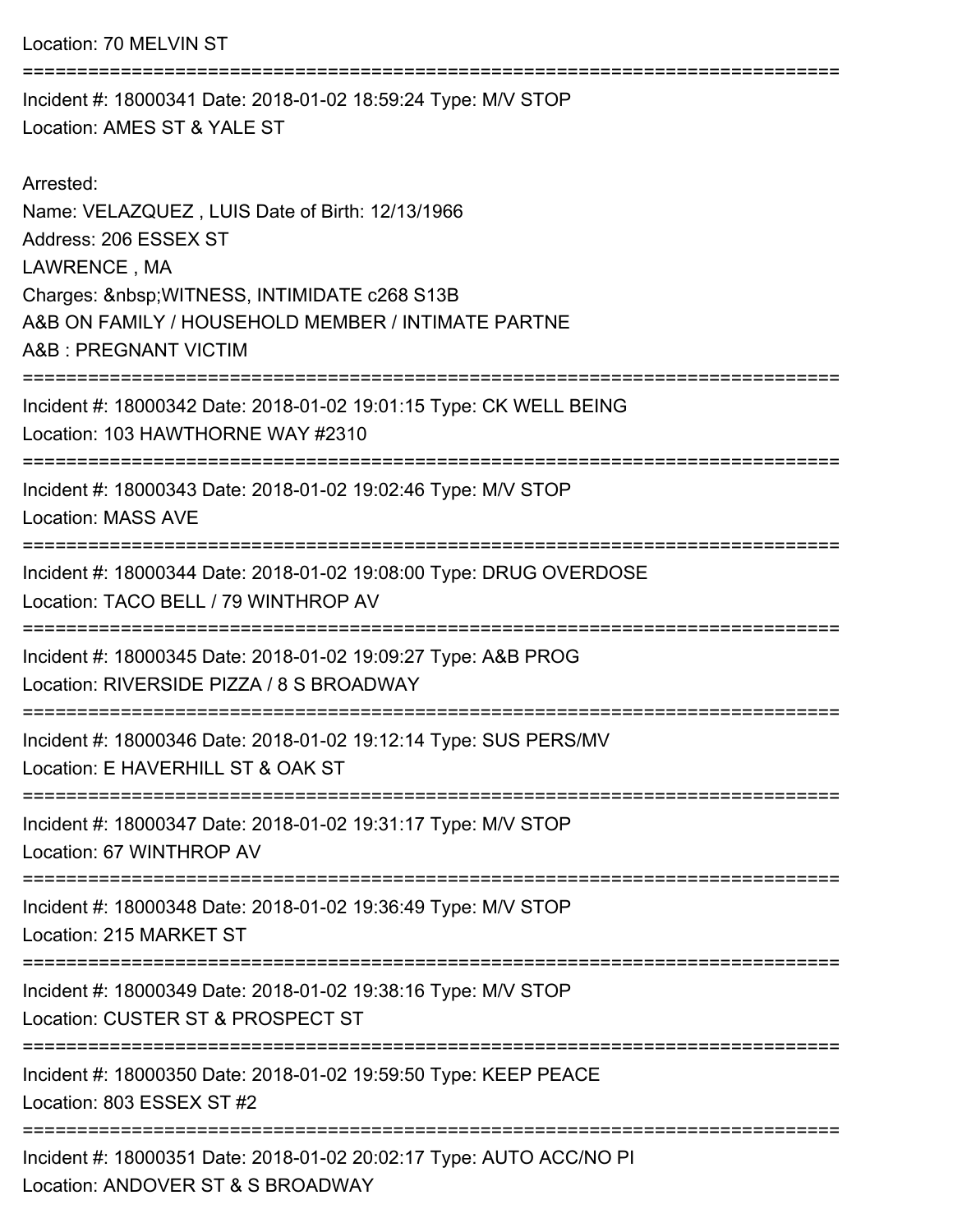| Incident #: 18000352 Date: 2018-01-02 20:06:01 Type: KEEP PEACE<br>Location: 65 MYRTLE ST                                                                                             |
|---------------------------------------------------------------------------------------------------------------------------------------------------------------------------------------|
| Incident #: 18000353 Date: 2018-01-02 20:20:40 Type: DISTURBANCE<br>Location: COMPARE MOTORS / 479 BROADWAY                                                                           |
| Incident #: 18000354 Date: 2018-01-02 20:39:23 Type: UNWANTEDGUEST<br>Location: 11 FOREST ST FL 2                                                                                     |
| Incident #: 18000355 Date: 2018-01-02 21:00:29 Type: AUTO ACC/NO PI<br>Location: MERRIMACK ST & S UNION ST                                                                            |
| Arrested:<br>Name: DOORE, DANIEL Date of Birth: 01/31/1963<br>Address: 1019 ESSEX ST<br>LAWRENCE, MA<br>Charges:  LICENSE SUSPENDED, OP MV WITH c90 S23<br>STOP/YIELD, FAIL TO c89 S9 |
| Incident #: 18000356 Date: 2018-01-02 21:02:33 Type: DISTURBANCE<br>Location: 65 S UNION ST                                                                                           |
| Incident #: 18000357 Date: 2018-01-02 21:20:42 Type: DISTURBANCE<br>Location: 208 OLIVE AV                                                                                            |
| Incident #: 18000358 Date: 2018-01-02 22:10:19 Type: M/V STOP<br>Location: 13 HILLSIDE AV                                                                                             |
| Incident #: 18000359 Date: 2018-01-02 22:22:44 Type: M/V STOP<br>Location: 125 MAY ST                                                                                                 |
| Incident #: 18000360 Date: 2018-01-02 22:25:07 Type: DK (DRUNK)<br>Location: CROWN FRIED CHICKEN / 205 BROADWAY                                                                       |
| Incident #: 18000361 Date: 2018-01-02 22:52:59 Type: NOISE ORD<br>Location: 483 S BROADWAY #13                                                                                        |
| Incident #: 18000362 Date: 2018-01-02 22:56:19 Type: HIT & RUN M/V<br>Location: N PARISH RD & OSGOOD ST                                                                               |
| Incident #: 18000363 Date: 2018-01-02 23:02:53 Type: M/V STOP<br>Location: ARREST / MELVIN ST & WINTER ST                                                                             |